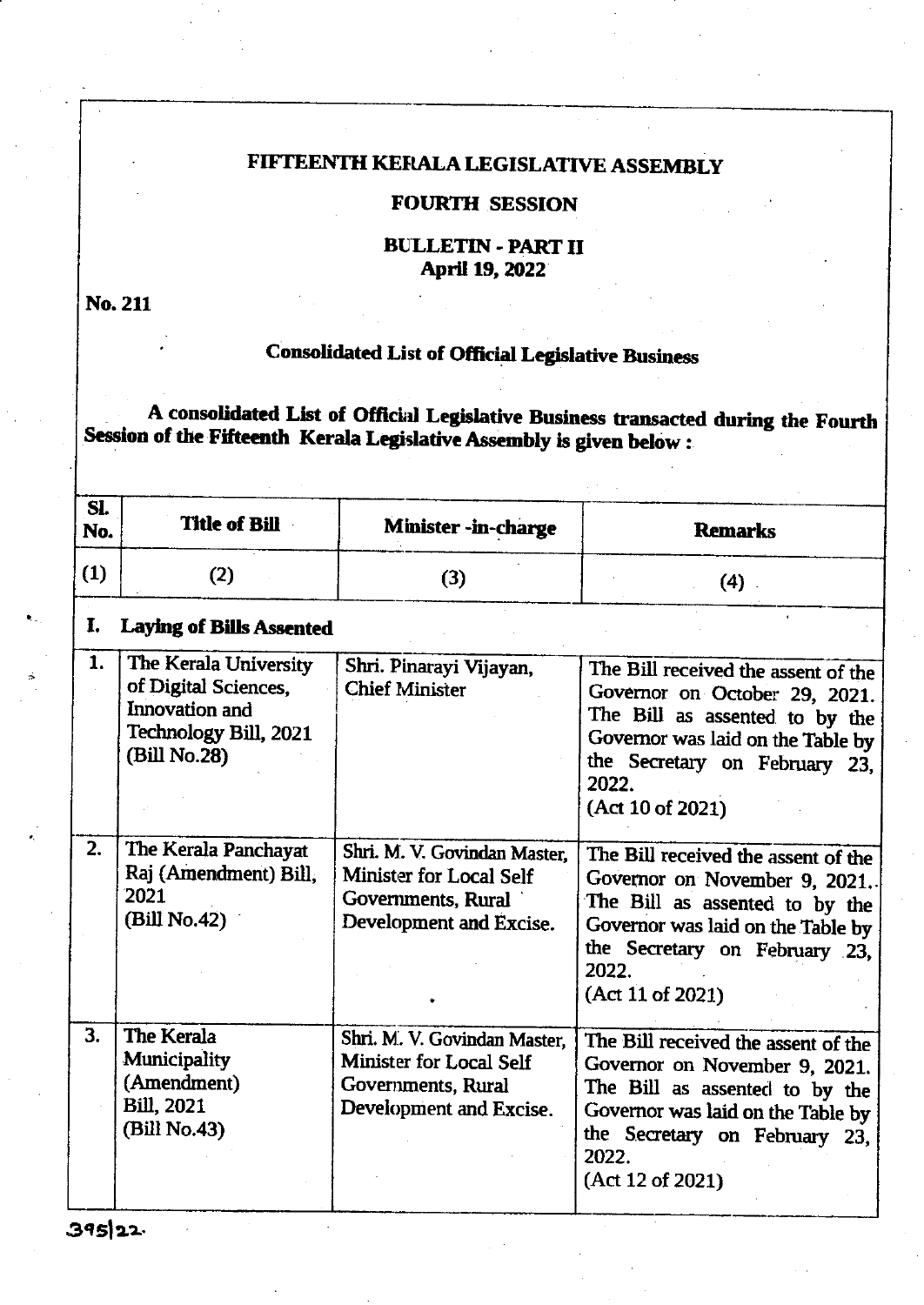|    |                               |                                      | The Bill received the assent of the |
|----|-------------------------------|--------------------------------------|-------------------------------------|
| 4. | The Kerala Self               | Dr. R. Bindu,<br>Minister for Higher | Governor on November 13, 2021.      |
|    | <b>Financing College</b>      | <b>Education and Social</b>          | The Bill as assented to by the      |
|    | <b>Teaching and Non</b>       |                                      | Governor was laid on the Table by   |
|    | <b>Teaching Employees</b>     | Justice.                             | the Secretary on February 23,       |
|    | (Appointment and              |                                      | 2022.                               |
|    | <b>Conditions of Service)</b> |                                      |                                     |
|    | <b>Bill. 2021</b>             |                                      | (Act 13 of 2021)                    |
|    | (Bill No. 45)                 |                                      | The Bill received the assent of the |
| 5. | The Kerala Education          | Shri. V. Sivankutty,                 | Governor on November 13, 2021.      |
|    | (Amendment) Bill,             | <b>Minister for General</b>          |                                     |
|    | 2021                          | <b>Education and Labour.</b>         | The Bill as assented to by the      |
|    | (Bill No.39)                  |                                      | Governor was laid on the Table by   |
|    |                               |                                      | the Secretary on February 23,       |
|    |                               |                                      | 2022.                               |
|    |                               |                                      | (Act 14 of 2021)                    |
|    |                               |                                      | The Bill received the assent of the |
| 6. | The Kerala Public             | Shri V. Abdurahiman,                 | Governor on November 13, 2021.      |
|    | <b>Service Commission</b>     | Minister for Sports, Wakf            | The Bill as assented to by the      |
|    | (Additional Functions)        | and Haj Pilgrimage.                  |                                     |
|    | as respects the services      |                                      | Governor was laid on the Table by   |
|    | under the Waqf Board)         |                                      | the Secretary on February 23,       |
|    | <b>Bill</b> , 2021            |                                      | 2022.                               |
|    | (Bill No.49)                  |                                      | (Act 15 of 2021)                    |
|    |                               |                                      | The Bill received the assent of the |
| 7. | The Kerala Fish               | Shri. Saji Cherian,                  |                                     |
|    | <b>Auctioning, Marketing</b>  | Minister for Fisheries,              | Governor on November 13, 2021.      |
|    | and Maintenance of            | Culture and Youth Affairs.           | The Bill as assented to by the      |
|    | Quality Bill, 2021            |                                      | Governor was laid on the Table by   |
|    | (Bill No.63)                  |                                      | the Secretary on February 23,       |
|    |                               |                                      | 2022.                               |
|    |                               |                                      | (Act 16 of 2021)                    |
|    |                               |                                      |                                     |
| 8. | The Kerala Marine             | Shri. Saji Cherian,                  | The Bill received the assent of the |
|    | <b>Fishing Regulation</b>     | Minister for Fisheries,              | Governor on November 13, 2021.      |
|    | (Amendment)                   | Culture and Youth Affairs.           | The Bill as assented to by the      |
|    | <b>Bill</b> , 2021            |                                      | Governor was laid on the Table by   |
|    | (Bill No.48)                  |                                      | the Secretary on February 23,       |
|    |                               |                                      | 2022.                               |
|    |                               |                                      | (Act 17 of 2021)                    |
|    |                               |                                      |                                     |
|    |                               |                                      |                                     |

 $\overline{2}$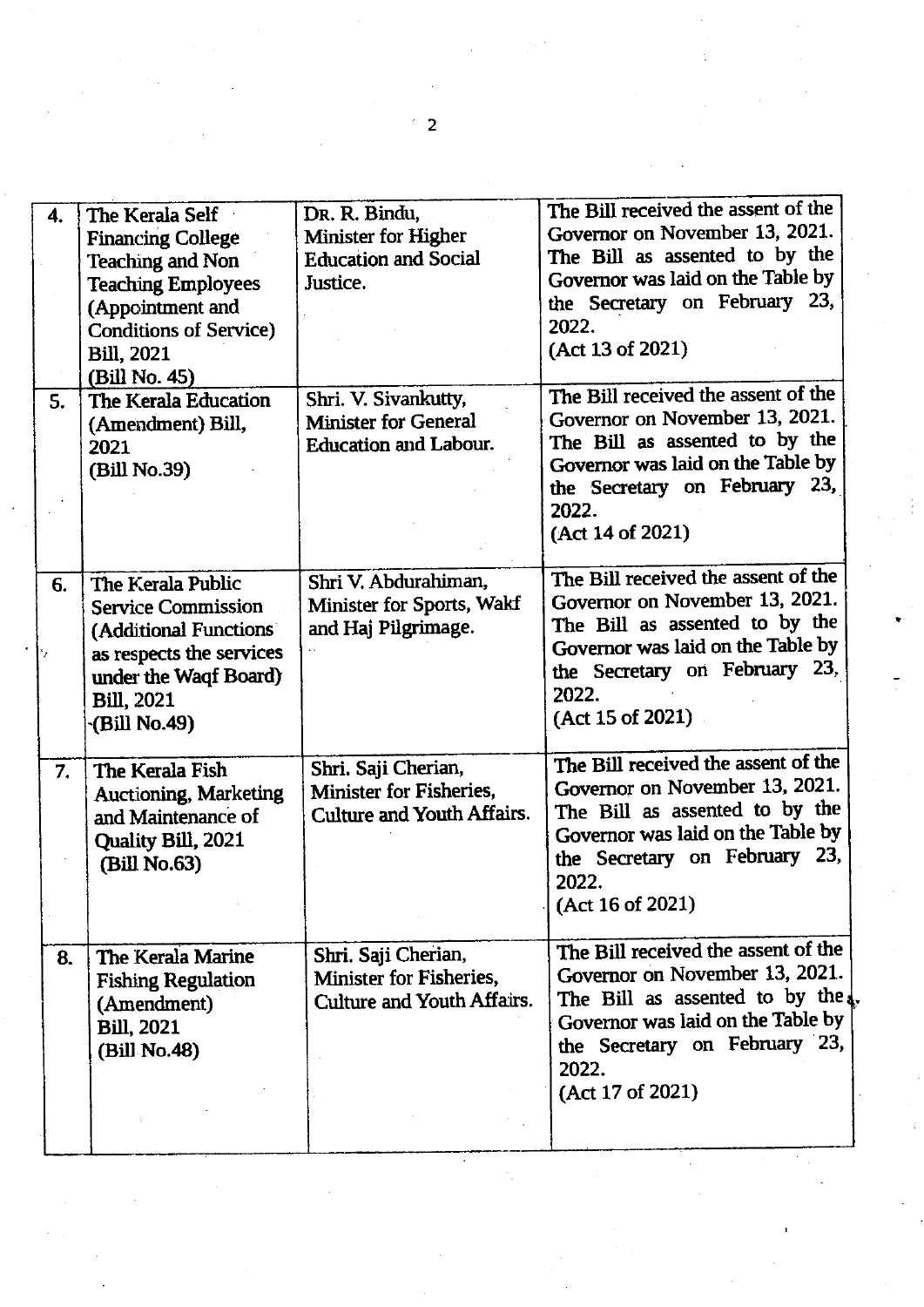| 9.  | The Kerala University<br>of Fisheries and Ocean<br><b>Studies (Amendment)</b><br><b>Bill</b> , 2021<br>(Bill No.74) | Shri. Saji Cherian,<br>Minister for Fisheries,<br>Culture and Youth Affairs.        | The Bill received the assent of the<br>Governor on November 13, 2021.<br>The Bill as assented to by the<br>Governor was laid on the Table by<br>the Secretary on February 23,<br>2022.<br>(Act 18 of 2021) |
|-----|---------------------------------------------------------------------------------------------------------------------|-------------------------------------------------------------------------------------|------------------------------------------------------------------------------------------------------------------------------------------------------------------------------------------------------------|
| 10. | The Kerala Inland<br><b>Fisheries and</b><br>Aquaculture<br>(Amendment)<br><b>Bill</b> , 2021<br>(Bill No.75)       | Shri. Saji Cherian<br>Minister for Fisheries,<br>Culture and Youth Affairs.         | The Bill received the assent of the<br>Governor on November 13, 2021.<br>The Bill as assented to by the<br>Governor was laid on the Table by<br>the Secretary on February 23,<br>2022.<br>(Act 19 of 2021) |
| 11. | The Kerala Shops and<br>Commercial<br><b>Establishments</b><br>(Amendment)<br><b>Bill</b> , 2021<br>(Bill No.65)    | Shri. V. Sivankutty,<br><b>Minister for General</b><br>Education and Labour.        | The Bill received the assent of the<br>Governor on November 13, 2021.<br>The Bill as assented to by the<br>Governor was laid on the Table by<br>the Secretary on February 23,<br>2022.<br>(Act 20 of 2021) |
| 12. | The Kerala Headload<br>Workers' (Amendment)<br><b>Bill</b> , 2021<br>(Bill No.64)                                   | Shri. V. Sivankutty,<br><b>Minister for General</b><br><b>Education and Labour.</b> | The Bill received the assent of the<br>Governor on November 13, 2021.<br>The Bill as assented to by the<br>Governor was laid on the Table by<br>the Secretary on February 23,<br>2022.<br>(Act 21 of 2021) |
| 13. | The Kerala Agricultural<br>Workers' (Amendment)<br><b>Bill</b> , 2021<br>(Bill No.67)                               | Shri. V. Sivankutty,<br><b>Minister for General</b><br>Education and Labour.        | The Bill received the assent of the<br>Governor on November 13, 2021.<br>The Bill as assented to by the<br>Governor was laid on the Table by<br>the Secretary on February 23,<br>2022.<br>(Act 22 of 2021) |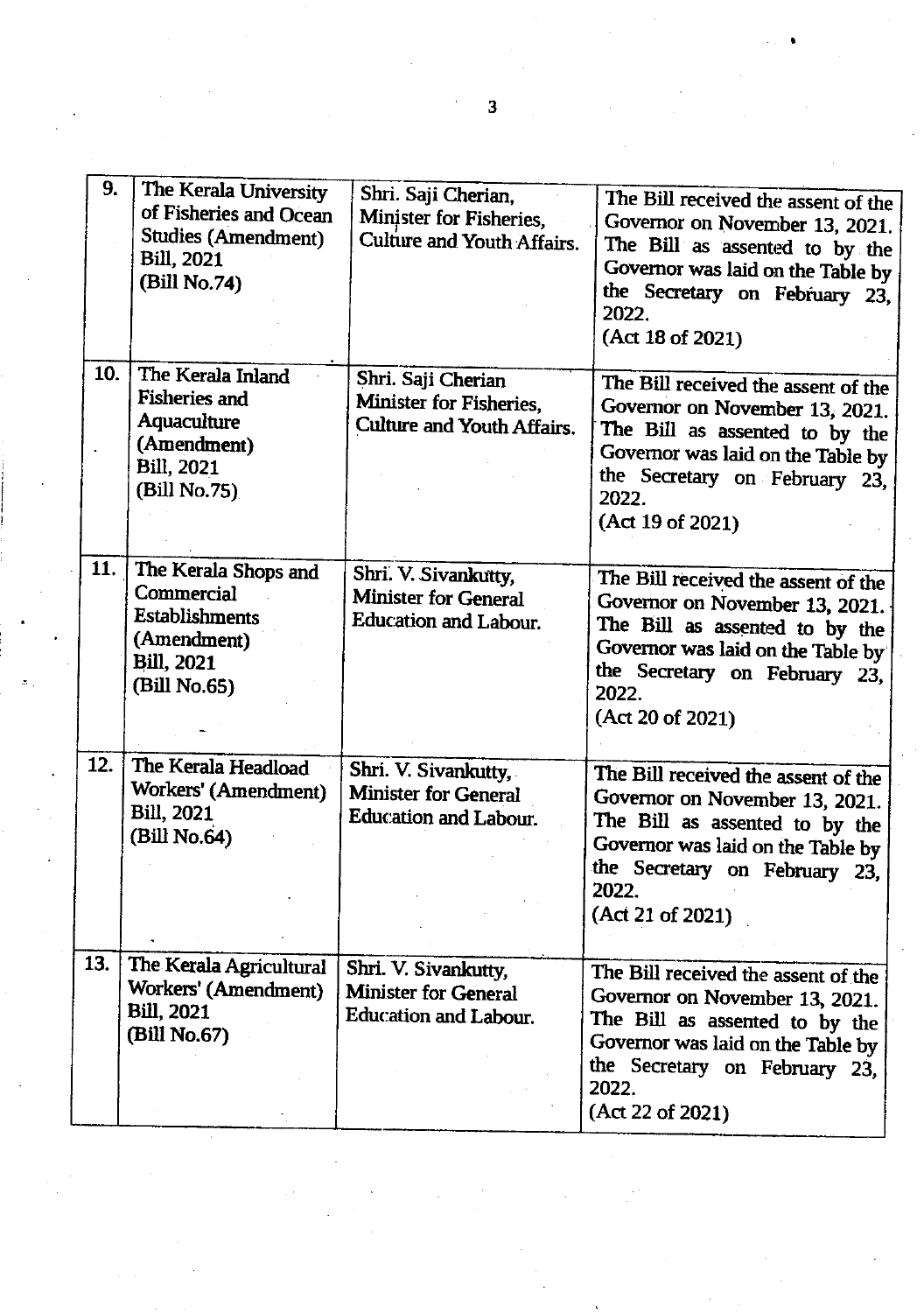| 14. | The Kerala Bamboo,<br>Kattuvalli and<br>Pandanus Leaf Workers'<br><b>Welfare Fund</b><br>(Amendment) Bill,<br>2021<br>(Bill No.72) | Shri. V. Sivankutty,<br><b>Minister for General</b><br>Education and Labour.        | The Bill received the assent of the<br>Governor on November 13, 2021.<br>The Bill as assented to by the<br>Governor was laid on the Table by<br>the Secretary on February 23,<br>2022.<br>(Act 23 of 2021) |
|-----|------------------------------------------------------------------------------------------------------------------------------------|-------------------------------------------------------------------------------------|------------------------------------------------------------------------------------------------------------------------------------------------------------------------------------------------------------|
| 15. | The Kerala Minerals<br>(Vesting of Rights) Bill,<br>2021<br>(Bill No.59)                                                           | Shri. P. Rajeeve,<br>Minister for Law,<br>Industries and Coir.                      | The Bill received the assent of the<br>Governor on November 13, 2021.<br>The Bill as assented to by the<br>Governor was laid on the Table by<br>the Secretary on February 23,<br>2022.<br>(Act 24 of 2021) |
| 16. | The Kerala Cashew<br>Workers' Relief and<br><b>Welfare Fund</b><br>(Amendment)<br><b>Bill</b> , 2021<br>(Bill No. 73)              | Shri. V. Sivankutty,<br>Minister for General<br><b>Education and Labour.</b>        | The Bill received the assent of the<br>Governor on November 13, 2021.<br>The Bill as assented to by the<br>Governor was laid on the Table by<br>the Secretary on February 23,<br>2022.<br>(Act 25 of 2021) |
| 17. | The Kerala Small<br><b>Plantation Workers'</b><br><b>Welfare Fund</b><br>(Amendment)<br><b>Bill</b> , 2021<br>(Bill No.69)         | Shri. V. Sivankutty,<br>Minister for General<br>Education and Labour.               | The Bill received the assent of the<br>Governor on November 13, 2021.<br>The Bill as assented to by the<br>Governor was laid on the Table by<br>the Secretary on February 23,<br>2022.<br>(Act 26 of 2021) |
| 18. | The Kerala Labour<br>Welfare Fund<br>(Amendment) Bill,<br>2021<br>(Bill No.70)                                                     | Shri. V. Sivankutty,<br><b>Minister for General</b><br><b>Education and Labour.</b> | The Bill received the assent of the<br>Governor on November 13, 2021.<br>The Bill as assented to by the<br>Governor was laid on the Table by<br>the Secretary on February 23,<br>2022.<br>(Act 27 of 2021) |

 $\overline{\mathbf{4}}$ 

 $\label{eq:2.1} \begin{aligned} \mu_{\text{max}}(\mathbf{r}) = \mathbf{r} \end{aligned}$ 

 $\mathcal{F}_{\mathcal{F}}$ 

 $\label{eq:2} \frac{1}{\sqrt{2}}\left(\frac{1}{\sqrt{2}}\right)^{2} \frac{1}{\sqrt{2}}\left(\frac{1}{\sqrt{2}}\right)^{2} \frac{1}{\sqrt{2}}\left(\frac{1}{\sqrt{2}}\right)^{2} \frac{1}{\sqrt{2}}\left(\frac{1}{\sqrt{2}}\right)^{2} \frac{1}{\sqrt{2}}\left(\frac{1}{\sqrt{2}}\right)^{2} \frac{1}{\sqrt{2}}\left(\frac{1}{\sqrt{2}}\right)^{2} \frac{1}{\sqrt{2}}\left(\frac{1}{\sqrt{2}}\right)^{2} \frac{1}{\sqrt{2}}\left(\frac{1}{$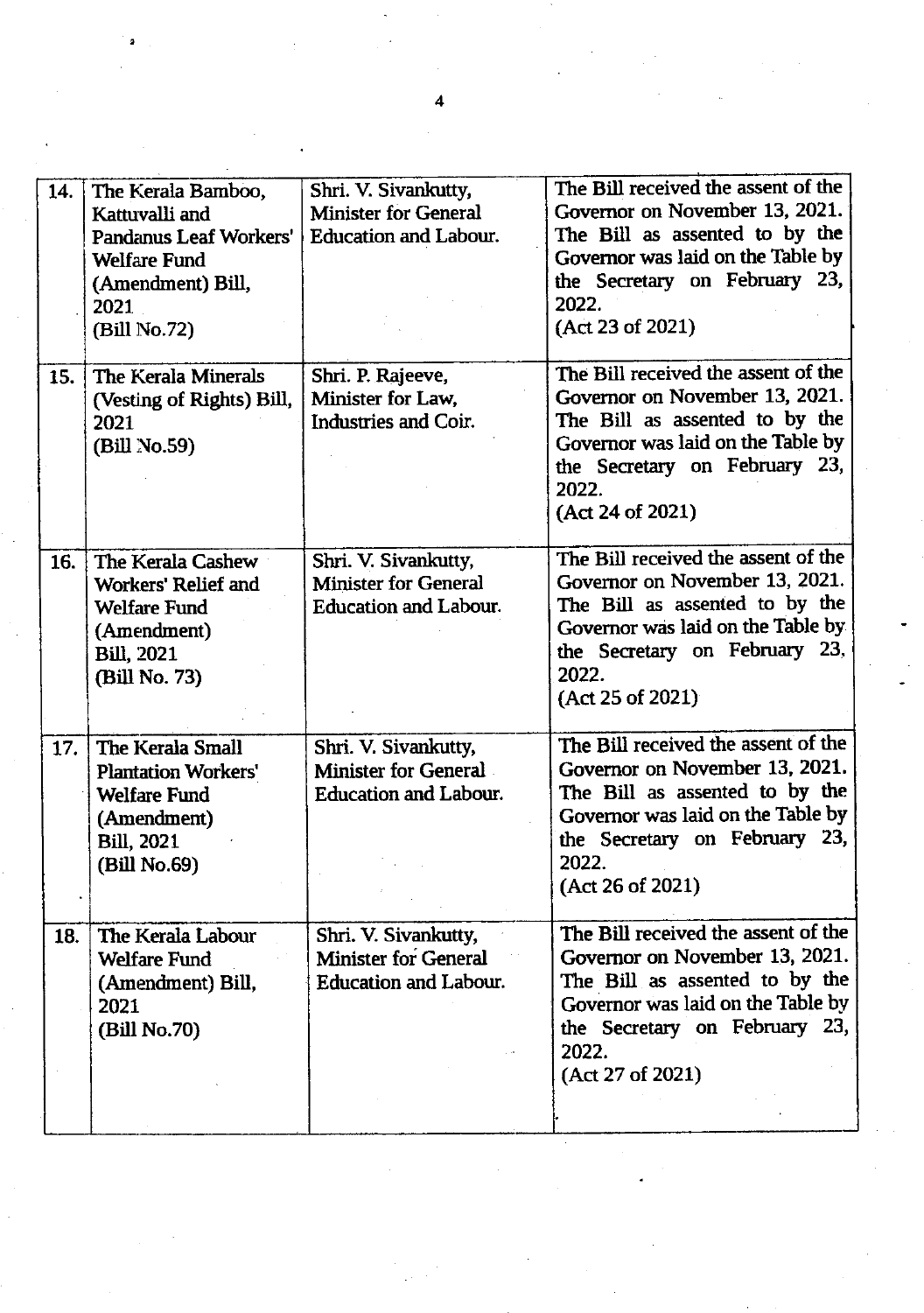| 19. | The Kerala Tailoring<br>Workers Welfare Fund<br>(Amendment)<br><b>Bill</b> , 2021<br>(Bill No.68)                                  | Shri. V. Sivankutty,<br><b>Minister for General</b><br><b>Education and Labour.</b>                      | The Bill received the assent of the<br>Governor on November 13, 2021.<br>The Bill as assented to by the<br>Governor was laid on the Table by<br>the Secretary on February 23,<br>2022.<br>(Act 28 of 2021) |
|-----|------------------------------------------------------------------------------------------------------------------------------------|----------------------------------------------------------------------------------------------------------|------------------------------------------------------------------------------------------------------------------------------------------------------------------------------------------------------------|
| 20. | The Kerala<br><b>Employment Guarantee</b><br>Workers' Welfare Fund<br><b>Bill</b> , 2021<br>(Bill No.51)                           | Shri. M. V. Govindan Master,<br>Minister for Local Self<br>Governments, Rural<br>Development and Excise. | The Bill received the assent of the<br>Governor on November 13, 2021.<br>The Bill as assented to by the<br>Governor was laid on the Table by<br>the Secretary on February 23,<br>2022.<br>(Act 29 of 2021) |
| 21. | The Kerala Shops and<br>Commercial<br><b>Establishments</b><br>Workers' Welfare Fund<br>(Amendment) Bill,<br>2021<br>(Bill No. 71) | Shri. V. Sivankutty,<br><b>Minister for General</b><br>Education and Labour.                             | The Bill received the assent of the<br>Governor on November 13, 2021.<br>The Bill as assented to by the<br>Governor was laid on the Table by<br>the Secretary on February 23,<br>2022.<br>(Act 30 of 2021) |
| 22. | The Kerala Coir<br>Workers' Welfare Fund<br>(Amendment) Bill,<br>2021<br>(Bill No.60)                                              | Shri. P. Rajeeve,<br>Minister for Law.<br>Industries and Coir.                                           | The Bill received the assent of the<br>Governor on November 13, 2021.<br>The Bill as assented to by the<br>Governor was laid on the Table by<br>the Secretary on February 23,<br>2022.<br>(Act 31 of 2021) |
| 23. | The Kerala Micro<br>Small and Medium<br><b>Enterprises Facilitation</b><br>(Amendment)<br><b>Bill, 2021</b><br>(Bill No.66)        | Shri. P. Rajeeve,<br>Minister for Law,<br>Industries and Coir.                                           | The Bill received the assent of the<br>Governor on November 13, 2021.<br>The Bill as assented to by the<br>Governor was laid on the Table by<br>the Secretary on February 23,<br>2022.<br>(Act 32 of 2021) |

395 2022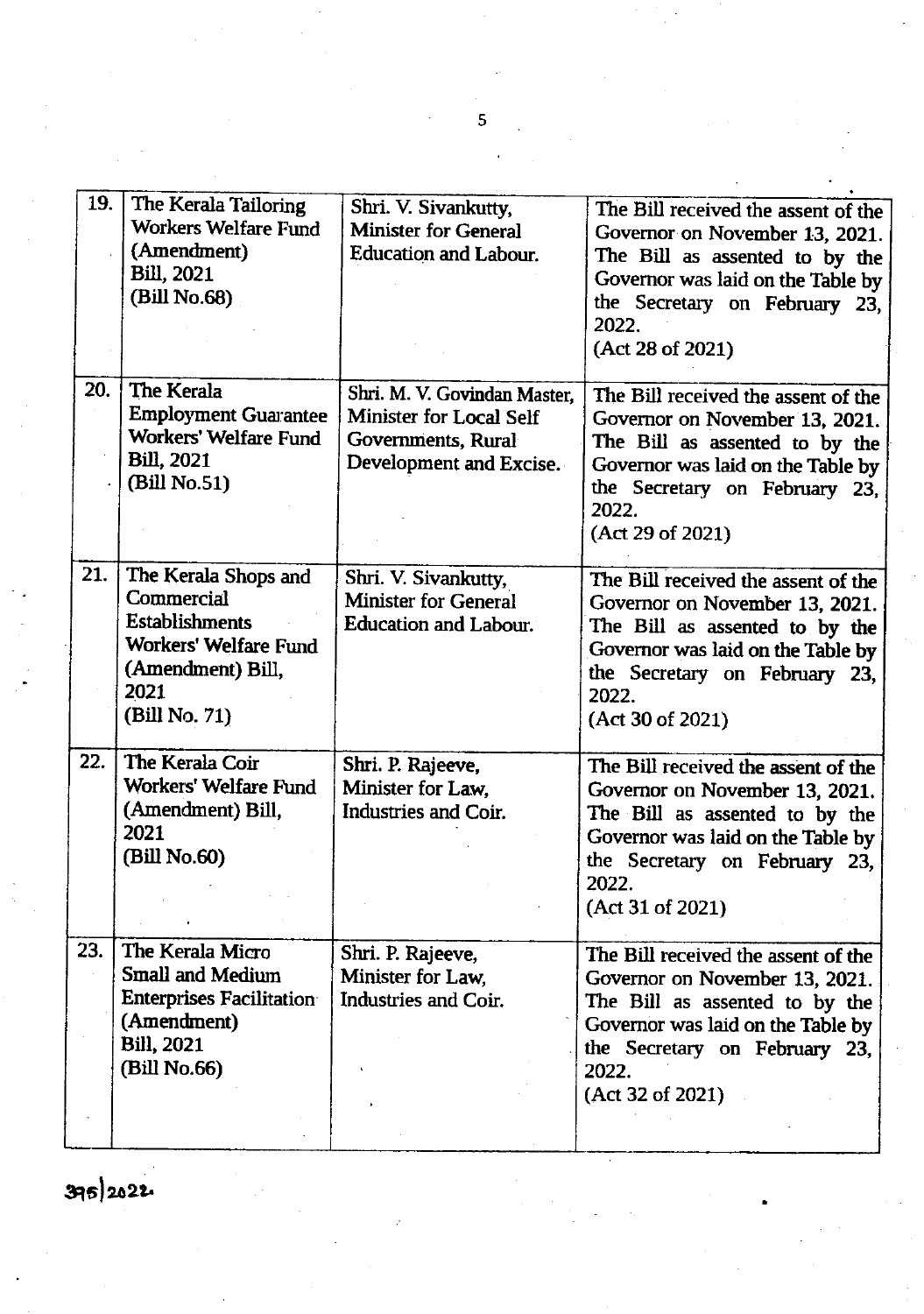| 24. | The Kerala Town and<br><b>Country Planning</b><br>(Amendment)<br><b>Bill</b> , 2021<br>(Bill No. 53)                          | Shri, M. V. Govindan Master,<br>Minister for Local Self<br>Governments, Rural<br>Development and Excise. | The Bill received the assent of the<br>Governor on November 13, 2021.<br>The Bill as assented to by the<br>Governor was laid on the Table by<br>the Secretary on February 23,<br>2022.<br>(Act 33 of 2021) |
|-----|-------------------------------------------------------------------------------------------------------------------------------|----------------------------------------------------------------------------------------------------------|------------------------------------------------------------------------------------------------------------------------------------------------------------------------------------------------------------|
| 25. | The Kerala<br><b>Co-operative Societies</b><br>(Second Amendment)<br><b>Bill</b> , 2021<br>(Bill No. 58)                      | Shri. V. N. Vasavan,<br>Minister for Co-operation<br>and Registration.                                   | The Bill received the assent of the<br>Governor on November 13, 2021.<br>The Bill as assented to by the<br>Governor was laid on the Table by<br>the Secretary on February 23,<br>2022.<br>(Act 34 of 2021) |
|     | 26. The Kerala Clinical<br><b>Establishments</b><br>(Registration and<br>Regulation)<br>Amendment Bill, 2021<br>(Bill No. 40) | Smt. Veena George,<br>Minister for Health.<br>Woman and Child<br>Development.                            | The Bill received the assent of the<br>Governor on November 13, 2021.<br>The Bill as assented to by the<br>Governor was laid on the Table by<br>the Secretary on February 23,<br>2022.<br>(Act 35 of 2021) |
| 27. | The Kerala State<br><b>Medical Practitioners</b><br><b>Bill</b> , 2021<br>(Bill No.76)                                        | Smt. Veena George,<br>Minister for Health.<br>Woman and Child<br>Development.                            | The Bill received the assent of the<br>Governor on November 13, 2021.<br>The Bill as assented to by the<br>Governor was laid on the Table by<br>the Secretary on February 23,<br>2022.<br>(Act 36 of 2021) |
| 28. | The Kerala State Goods<br>and Services Tax<br>(Amendment) Bill,<br>2021<br>(Bill No.55)                                       | Shri. K. N. Balagopal,<br>Minister for Finance.                                                          | The Bill received the assent of the<br>Governor on November 13, 2021.<br>The Bill as assented to by the<br>Governor was laid on the Table by<br>the Secretary on February 23,<br>2022.<br>(Act 37 of 2021) |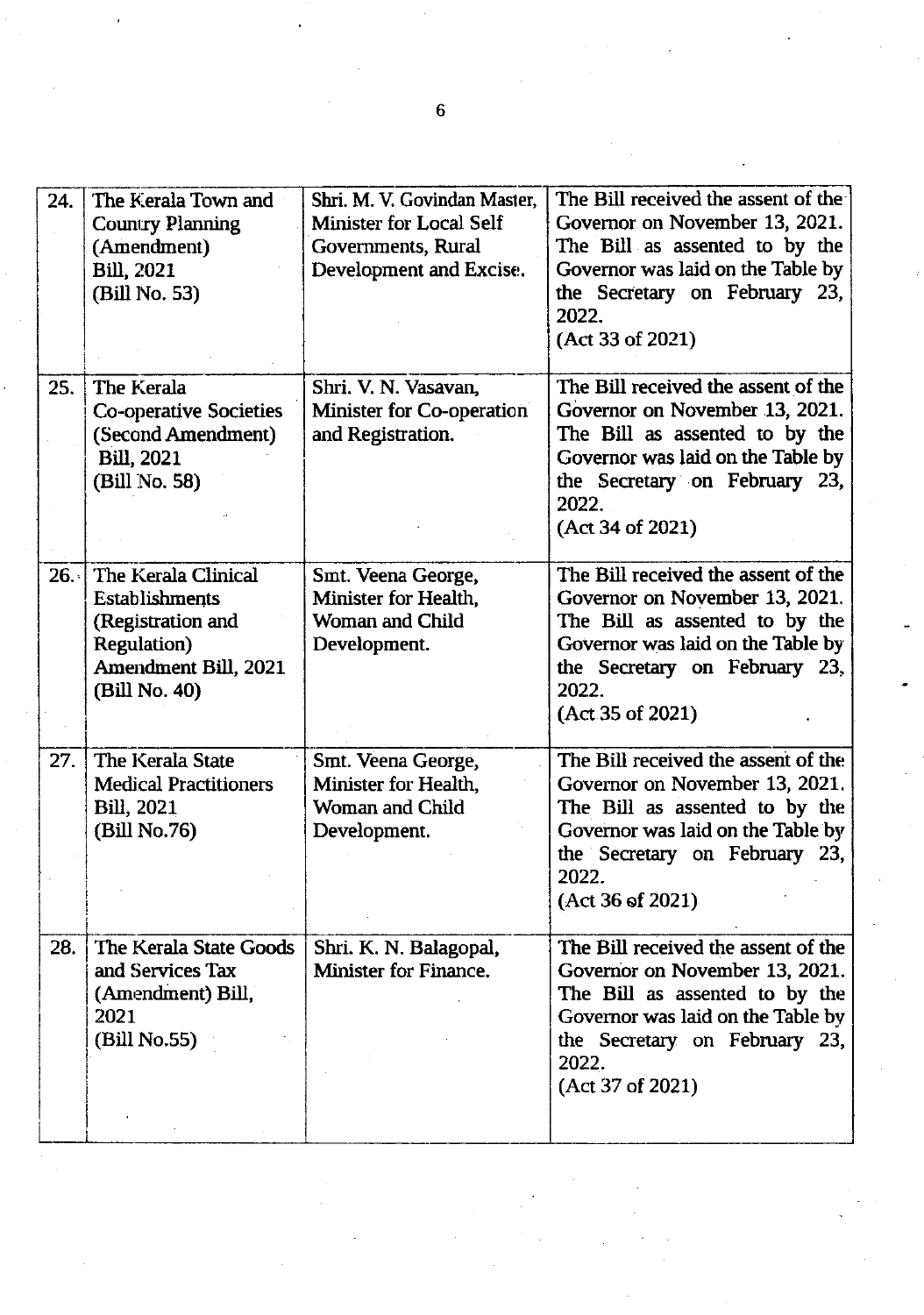| 29. | The Kerala General<br>Sales Tax (Amendment)<br><b>Bill</b> , 2021<br>(Bill No.56)                     | Shri. K. N. Balagopal,<br>Minister for Finance.                                                                                                     | The Bill received the assent of the<br>Governor on November 13, 2021.<br>The Bill as assented to by the<br>Governor was laid on the Table by<br>the Secretary on February 23,<br>2022.<br>(Act 38 of 2021) |
|-----|-------------------------------------------------------------------------------------------------------|-----------------------------------------------------------------------------------------------------------------------------------------------------|------------------------------------------------------------------------------------------------------------------------------------------------------------------------------------------------------------|
| 30. | The Kerala Fiscal<br>Responsibility<br>(Amendment)<br><b>Bill</b> , 2021<br>(Bill No.52)              | Shri. K. N. Balagopal,<br>Minister for Finance.                                                                                                     | The Bill received the assent of the<br>Governor on November 13, 2021.<br>The Bill as assented to by the<br>Governor was laid on the Table by<br>the Secretary on February 23,<br>2022.<br>(Act 39 of 2021) |
| 31. | The Kerala Toddy<br><b>Industry Development</b><br>Board Bill, 2021<br>(Bill No. 61)                  | Shri. M. V. Govindan Master,<br>Minister for Local Self<br>Governments, Rural<br>Development and Excise.                                            | The Bill received the assent of the<br>Governor on November 13, 2021.<br>The Bill as assented to by the<br>Governor was laid on the Table by<br>the Secretary on February 23,<br>2022.<br>(Act.40 of 2021) |
| 32. | The Kerala Devaswom<br><b>Recruitment Board</b><br>(Amendment)<br><b>Bill</b> , 2021<br>(Bill No. 57) | Shri. K. Radhakrishnan,<br>Minister for Welfare of<br><b>Scheduled Castes.</b><br>Scheduled Tribes and<br><b>Backward Classes and</b><br>Devaswoms. | The Bill received the assent of the<br>Governor on November 14, 2021.<br>The Bill as assented to by the<br>Governor was laid on the Table by<br>the Secretary on February 23,<br>2022.<br>(Act 41 of 2021) |
| 33. | The Kerala<br>Appropriation (No.4)<br><b>Bill</b> , 2021<br>(Bill No.82)                              | Shri. K. N. Balagopal,<br>Minister for Finance.                                                                                                     | The Bill received the assent of the<br>Governor on November 27, 2021.<br>The Bill as assented to by the<br>Governor was laid on the Table by<br>the Secretary on February 23,<br>2022.<br>(Act 42 of 2021) |

 $\frac{1}{2}$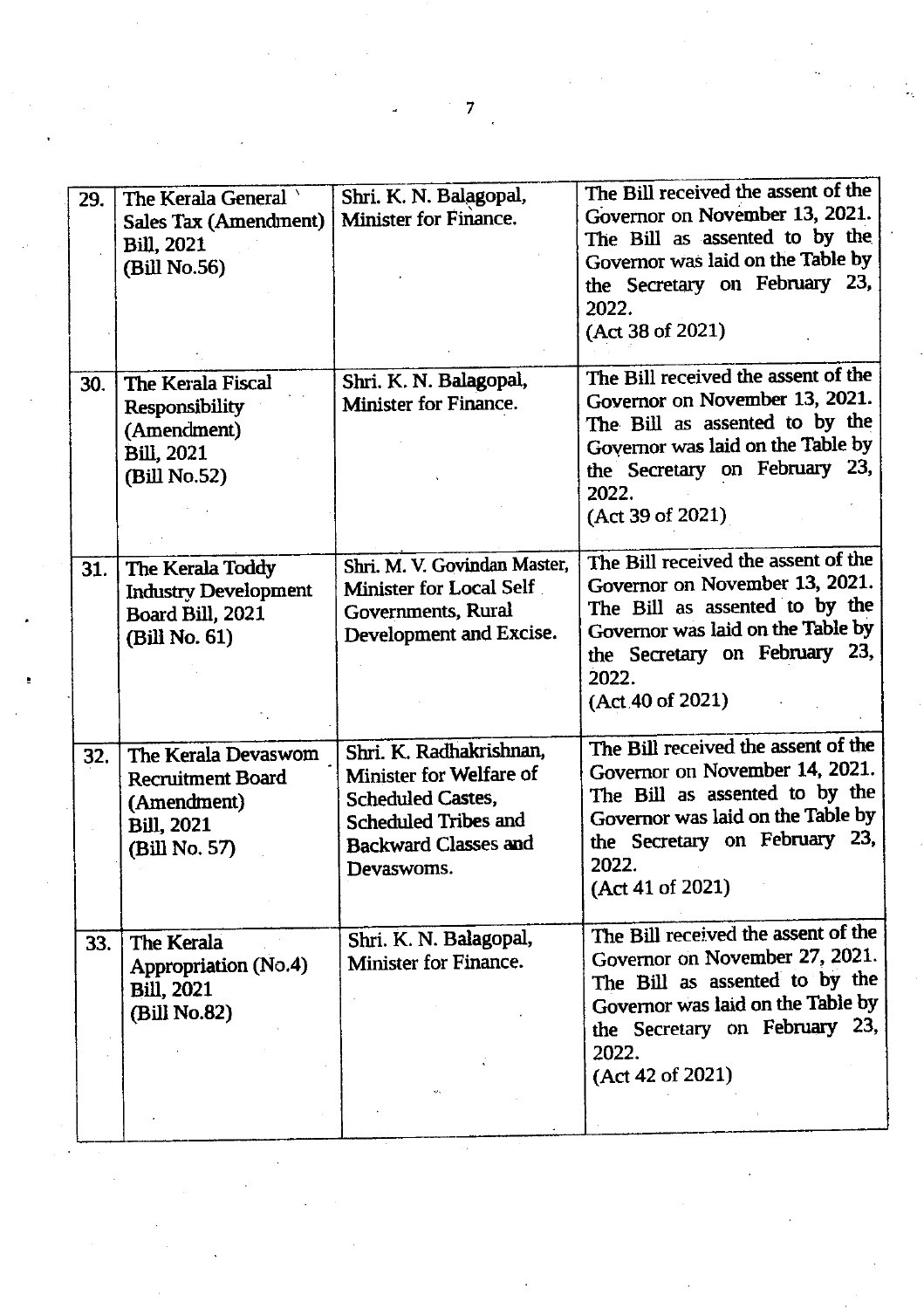|    | II. Bills Introduced                                                     |                                                 |                                                                                                                                                                          |
|----|--------------------------------------------------------------------------|-------------------------------------------------|--------------------------------------------------------------------------------------------------------------------------------------------------------------------------|
| 1. | The Kerala Finance<br><b>Bill</b> , 2022<br>(Bill No.99)                 | Shri. K. N. Balagopal,<br>Minister for Finance. | The Bill was published as Gazette<br>Extraordinary on March 17, 2022.<br>The Bill was introduced in the<br>Assembly on March 18, 2022.                                   |
| 2. | The Kerala Finance<br>(No.2) Bill, 2022<br>(Bill No.100)                 | Shri. K. N. Balagopal,<br>Minister for Finance. | The Bill was published as Gazette<br>Extraordinary on March 17, 2022.<br>The Bill was introduced in the<br>Assembly on March 18, 2022.                                   |
|    | <b>III. Bills Passed</b>                                                 |                                                 |                                                                                                                                                                          |
| 1. | The Kerala<br>Appropriation Bill,<br>2022<br>(Bill No.93)                | Shri. K. N. Balagopal,<br>Minister for Finance. | The Bill was published as Gazette<br>Extraordinary on March 17, 2022.<br>The Bill was introduced in the<br>Assembly on March 17, 2022 and<br>was passed on the same day. |
| 2. | The Kerala<br>Appropriation (No.2)<br><b>Bill, 2022</b><br>(Bill No.94)  | Shri. K. N. Balagopal,<br>Minister for Finance. | The Bill was published as Gazette<br>Extraordinary on March 17, 2022.<br>The Bill was introduced in the<br>Assembly on March 17, 2022 and<br>was passed on the same day. |
| 3. | The Kerala<br>Appropriation (No.3)<br><b>Bill. 2022</b><br>(Bill No.95)  | Shri. K. N. Balagopal,<br>Minister for Finance. | The Bill was published as Gazette<br>Extraordinary on March 17, 2022.<br>The Bill was introduced in the<br>Assembly on March 17, 2022 and<br>was passed on the same day. |
| 4. | The Kerala<br>Appropriation (No.4)<br><b>Bill</b> , 2022<br>(Bill No.96) | Shri. K. N. Balagopal,<br>Minister for Finance. | The Bill was published as Gazette<br>Extraordinary on March 17, 2022.<br>The Bill was introduced in the<br>Assembly on March 17, 2022 and<br>was passed on the same day. |

 $\bf{a}$ 

 $\boldsymbol{\gamma}$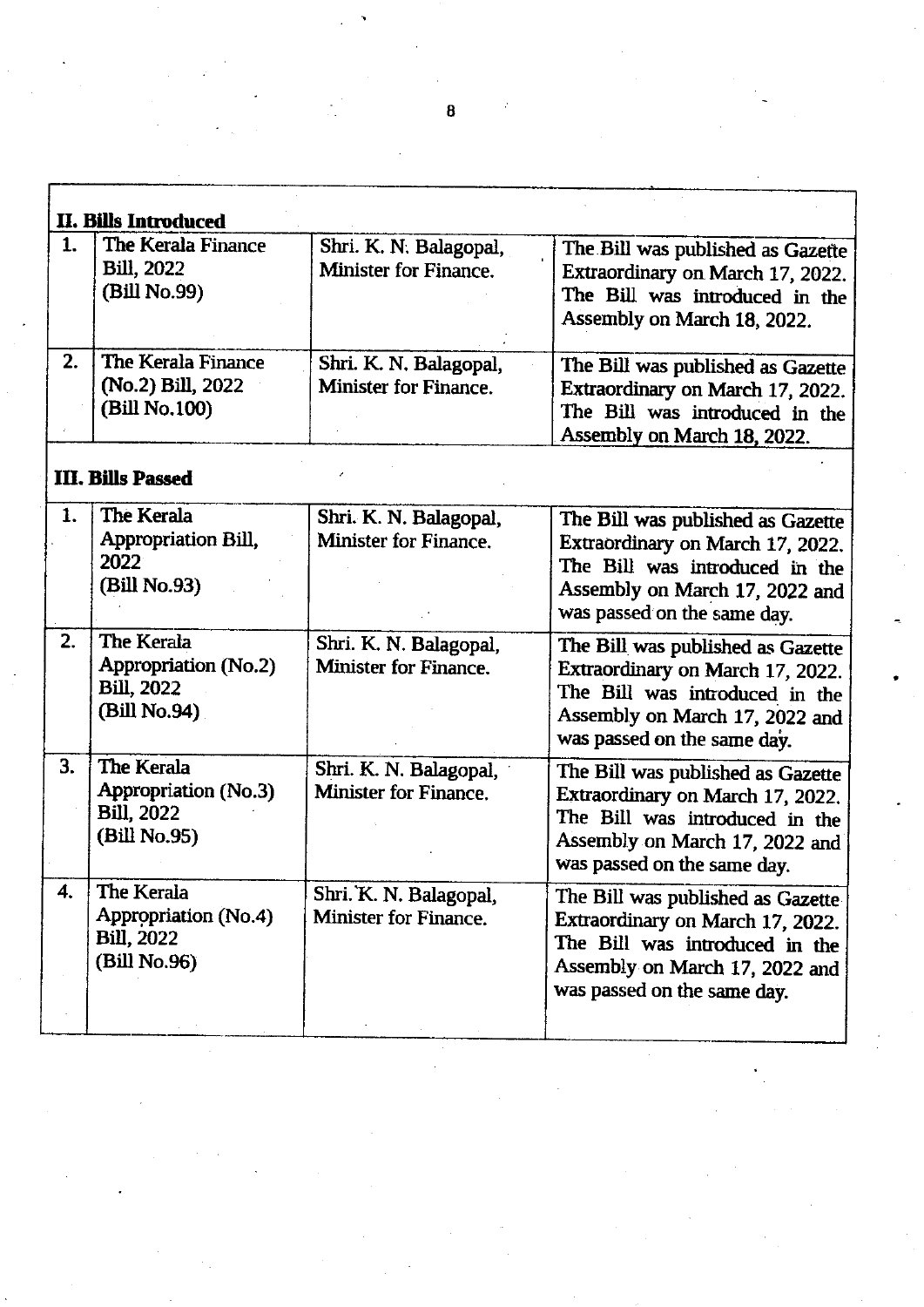| 5.  | The Kerala<br>Appropriation (No.5)<br><b>Bill</b> , 2022<br>(Bill No.97)              | Shri. K. N. Balagopal,<br>Minister for Finance.                              | The Bill was published as Gazette<br>Extraordinary on March 17, 2022.<br>The Bill was introduced in the<br>Assembly on March 17, 2022 and<br>was passed on the same day. |
|-----|---------------------------------------------------------------------------------------|------------------------------------------------------------------------------|--------------------------------------------------------------------------------------------------------------------------------------------------------------------------|
| 6.  | The Kerala<br>Appropriation (No.6)<br><b>Bill</b> , 2022<br>(Bill No.98)              | Shri. K. N. Balagopal,<br>Minister for Finance.                              | The Bill was published as Gazette<br>Extraordinary on March 17, 2022.<br>The Bill was introduced in the<br>Assembly on March 17, 2022 and<br>was passed on the same day. |
| 7.  | The Kerala<br>Appropriation (Vote on<br>Account) Bill, 2022<br>(Bill No.101)          | Shri. K. N. Balagopal,<br>Minister for Finance.                              | The Bill was published as Gazette<br>Extraordinary on March 18, 2022.<br>The Bill was introduced in the<br>Assembly on March 18, 2022 and<br>was passed on the same day. |
|     |                                                                                       | IV. Bills Published after Third Session and pending before the Fifteenth KLA |                                                                                                                                                                          |
| 1.  | The Kerala Plantation<br>Tax (Repealing) Bill,<br>2021<br>(Bill No. 83)               | Shri. K. Rajan,<br>Minister for Revenue and<br>Housing                       | The Bill was published as Gazette<br>Extraordinary on January 4, 2022.                                                                                                   |
| 2.  | The Kerala Agricultural<br>Income Tax (Repeal)<br><b>Bill</b> , 2021<br>(Bill No. 84) | Shri. K. N. Balagopal,<br>Minister for Finance.                              | The Bill was published as Gazette<br>Extraordinary on January 11,<br>2022.                                                                                               |
| 3.1 | The Kerala Land<br>Reforms (Amendment)                                                | Shri. K. Rajan,<br>Minister for Revenue and                                  | The Bill was published as Gazette<br>Extraordinary on January 11,                                                                                                        |

(Bill No.85) 4. The Kerala Co. Operative Societies (Amendment) Bill, 2022 (Bill No.88) Shri. V. N. Vasavan, Minister for Co-operation and Registration. The Bill was published as Gazette Extraordinary on March 7, 2022.

2022.

Housing

Bill,2021

 $\overline{9}$